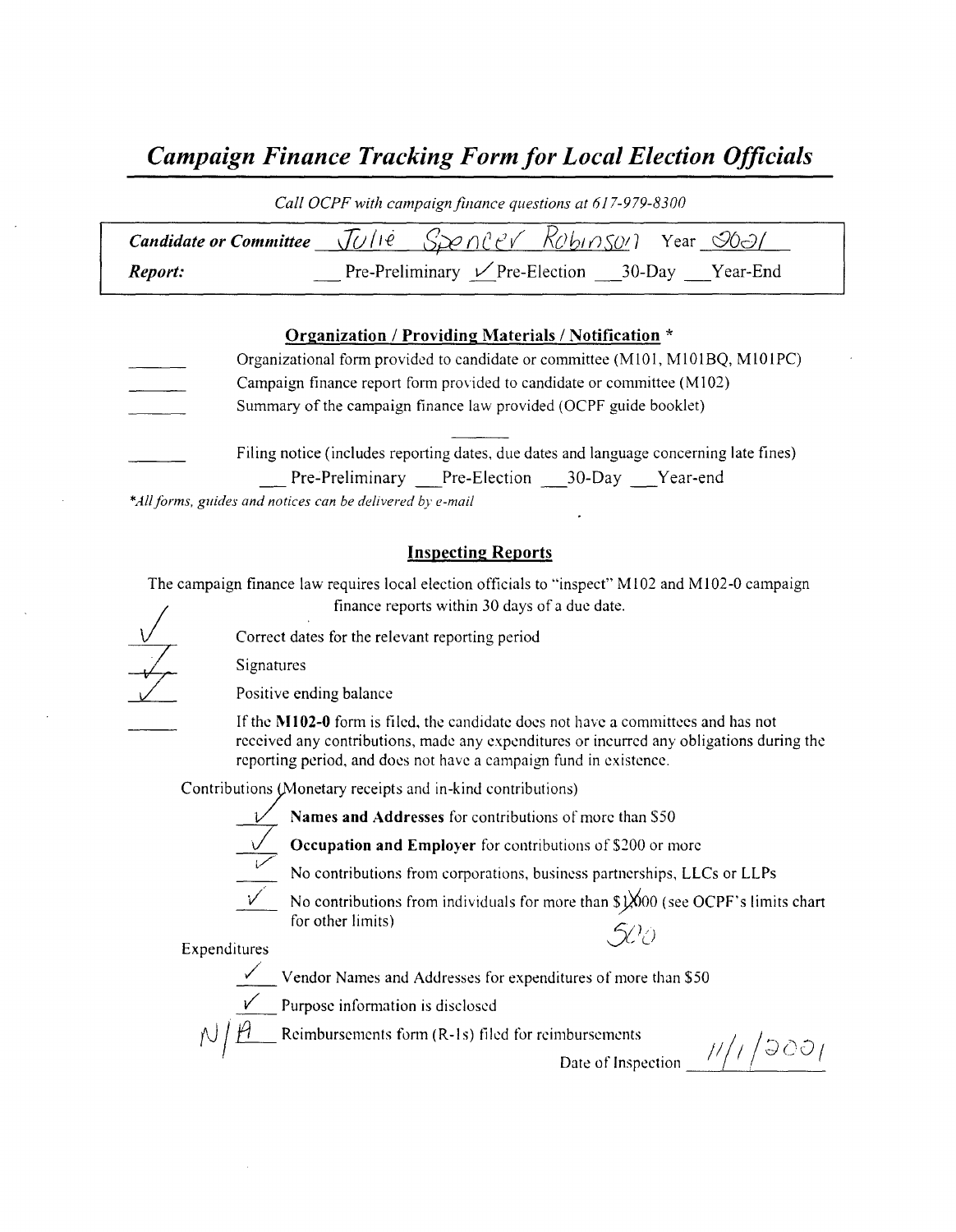| Form CPF M 102: Campaign Finance Report<br><b>Municipal Form</b><br><b>Office of Campaign and Political Finance</b>                                                                                                                                                                                                                                                                                                                                                                                                                                                                                                                                                                                                                                                                                                                                                                                              |                                                                                                                                                                                                                                                                                                                                                                                                        |  |  |  |  |  |  |
|------------------------------------------------------------------------------------------------------------------------------------------------------------------------------------------------------------------------------------------------------------------------------------------------------------------------------------------------------------------------------------------------------------------------------------------------------------------------------------------------------------------------------------------------------------------------------------------------------------------------------------------------------------------------------------------------------------------------------------------------------------------------------------------------------------------------------------------------------------------------------------------------------------------|--------------------------------------------------------------------------------------------------------------------------------------------------------------------------------------------------------------------------------------------------------------------------------------------------------------------------------------------------------------------------------------------------------|--|--|--|--|--|--|
| Commonwealth<br>of Massachusetts                                                                                                                                                                                                                                                                                                                                                                                                                                                                                                                                                                                                                                                                                                                                                                                                                                                                                 |                                                                                                                                                                                                                                                                                                                                                                                                        |  |  |  |  |  |  |
| <b>Beginning Date:</b><br>Fill in Reporting Period dates:                                                                                                                                                                                                                                                                                                                                                                                                                                                                                                                                                                                                                                                                                                                                                                                                                                                        | File with: City or Town Clerk or Election Commission<br><b>Ending Date:</b><br>$10 - 15 - 2021$                                                                                                                                                                                                                                                                                                        |  |  |  |  |  |  |
| Type of Report: (Check one)                                                                                                                                                                                                                                                                                                                                                                                                                                                                                                                                                                                                                                                                                                                                                                                                                                                                                      |                                                                                                                                                                                                                                                                                                                                                                                                        |  |  |  |  |  |  |
| $\boxtimes$ 8th day preceding election<br>8th day preceding preliminary                                                                                                                                                                                                                                                                                                                                                                                                                                                                                                                                                                                                                                                                                                                                                                                                                                          | $\Box$ 30 day after election<br>$\Box$ year-end report<br>$\Box$ dissolution                                                                                                                                                                                                                                                                                                                           |  |  |  |  |  |  |
| JULIE C. SPENCER= ROB (NSON<br>Candidate Full Name (if applicable)<br>TRUSTES OF SMITH VOCATION AL AND<br>Office Sought and District<br>248 SPRING GROVE AVE FLURENCE<br>E-mail:<br>Phone # (optional): $\forall (\exists, -\zeta \& \zeta - \zeta) \& \neg \zeta \& \zeta$                                                                                                                                                                                                                                                                                                                                                                                                                                                                                                                                                                                                                                      | <b>Committee</b> <sub>N</sub><br>$\mathbb{G}$<br>E<br>W<br>E<br>ΙŦ<br>$\mathbf{r}$<br>Name of Committee Treaturer<br>-CuZ<br><b>Committee Mailing Address</b><br>E-mail:<br><b>CITY CLERKS OFFICE</b><br>Phone # (optional):<br><del>NORTHAMP FON. MA 010</del> \$0                                                                                                                                    |  |  |  |  |  |  |
| <b>SUMMARY BALANCE INFORMATION:</b>                                                                                                                                                                                                                                                                                                                                                                                                                                                                                                                                                                                                                                                                                                                                                                                                                                                                              |                                                                                                                                                                                                                                                                                                                                                                                                        |  |  |  |  |  |  |
| Line 1: Ending Balance from previous report                                                                                                                                                                                                                                                                                                                                                                                                                                                                                                                                                                                                                                                                                                                                                                                                                                                                      | O                                                                                                                                                                                                                                                                                                                                                                                                      |  |  |  |  |  |  |
| <b>Line 2:</b> Total receipts this period (page 3, line 11)                                                                                                                                                                                                                                                                                                                                                                                                                                                                                                                                                                                                                                                                                                                                                                                                                                                      | $7600 - 00$                                                                                                                                                                                                                                                                                                                                                                                            |  |  |  |  |  |  |
| Line 3: Subtotal (line 1 plus line 2)                                                                                                                                                                                                                                                                                                                                                                                                                                                                                                                                                                                                                                                                                                                                                                                                                                                                            | 9600000                                                                                                                                                                                                                                                                                                                                                                                                |  |  |  |  |  |  |
| Line 4: Total expenditures this period (page 5, line 14)                                                                                                                                                                                                                                                                                                                                                                                                                                                                                                                                                                                                                                                                                                                                                                                                                                                         | 9552.31                                                                                                                                                                                                                                                                                                                                                                                                |  |  |  |  |  |  |
| Line 5: Ending Balance (line 3 minus line 4)                                                                                                                                                                                                                                                                                                                                                                                                                                                                                                                                                                                                                                                                                                                                                                                                                                                                     | 747.69                                                                                                                                                                                                                                                                                                                                                                                                 |  |  |  |  |  |  |
| Line 6: Total in-kind contributions this period (page 6)                                                                                                                                                                                                                                                                                                                                                                                                                                                                                                                                                                                                                                                                                                                                                                                                                                                         | O                                                                                                                                                                                                                                                                                                                                                                                                      |  |  |  |  |  |  |
| Line 7: Total (all) outstanding liabilities (page 7)                                                                                                                                                                                                                                                                                                                                                                                                                                                                                                                                                                                                                                                                                                                                                                                                                                                             | 0                                                                                                                                                                                                                                                                                                                                                                                                      |  |  |  |  |  |  |
| <b>Line 8:</b> Name of bank(s) used:                                                                                                                                                                                                                                                                                                                                                                                                                                                                                                                                                                                                                                                                                                                                                                                                                                                                             | FLORENLE BANK                                                                                                                                                                                                                                                                                                                                                                                          |  |  |  |  |  |  |
| <b>Affidavit of Committee Treasurer:</b><br>I certify that I have examined this report including attached schedules and it is, to the best of my knowledge and belief, a true and complete statement of all campaign finance<br>activity, including all contributions, loans, receipts, expenditures, disbursements, in-kind contributions and liabilities for this reporting period and represents the campaign<br>finance activity of all persons acting under the authority or on behalf of this committee in accordance with the requirements of M.G.L. c. 55.<br>Signed under the penalties of perjury:<br>FOR CANDIDATE FILINGS ONLY: Affidavit of Candidate: (check 1 box only)<br><b>Candidate with Committee</b><br>incurred any liabilities nor made any expenditures on my behalf during this reporting period that are not otherwise disclosed in this report.<br><b>Candidate without Committee</b> | Date:<br>(Treasurer's signature)<br>I certify that I have examined this report including attached schedules and it is, to the best of my knowledge and belief, a true and complete statement of all campaign finance<br>activity, of all persons acting under the authority or on behalf of this committee in accordance with the requirements of M.G.L. c. 55. I have not received any contributions, |  |  |  |  |  |  |
| I certify that I have examined this report including attached schedules and it is, to the best of my knowledge and belief, a true and complete statement of all campaign<br>finance activity, including contributions, loans, receipts, expenditures, disbursements, in-kind contributions and liabilities for this reporting period and represents the<br>campaign finance activity of all persons acting under the authority or on behalf of this candidate in accordance with the requirements of M.G.L. c. 55.<br>Date: $10 - 25 - 2021$                                                                                                                                                                                                                                                                                                                                                                     |                                                                                                                                                                                                                                                                                                                                                                                                        |  |  |  |  |  |  |
| Mu Spena-Pale<br>Signed under the penalties of perjury:                                                                                                                                                                                                                                                                                                                                                                                                                                                                                                                                                                                                                                                                                                                                                                                                                                                          | (Candidate's signature)                                                                                                                                                                                                                                                                                                                                                                                |  |  |  |  |  |  |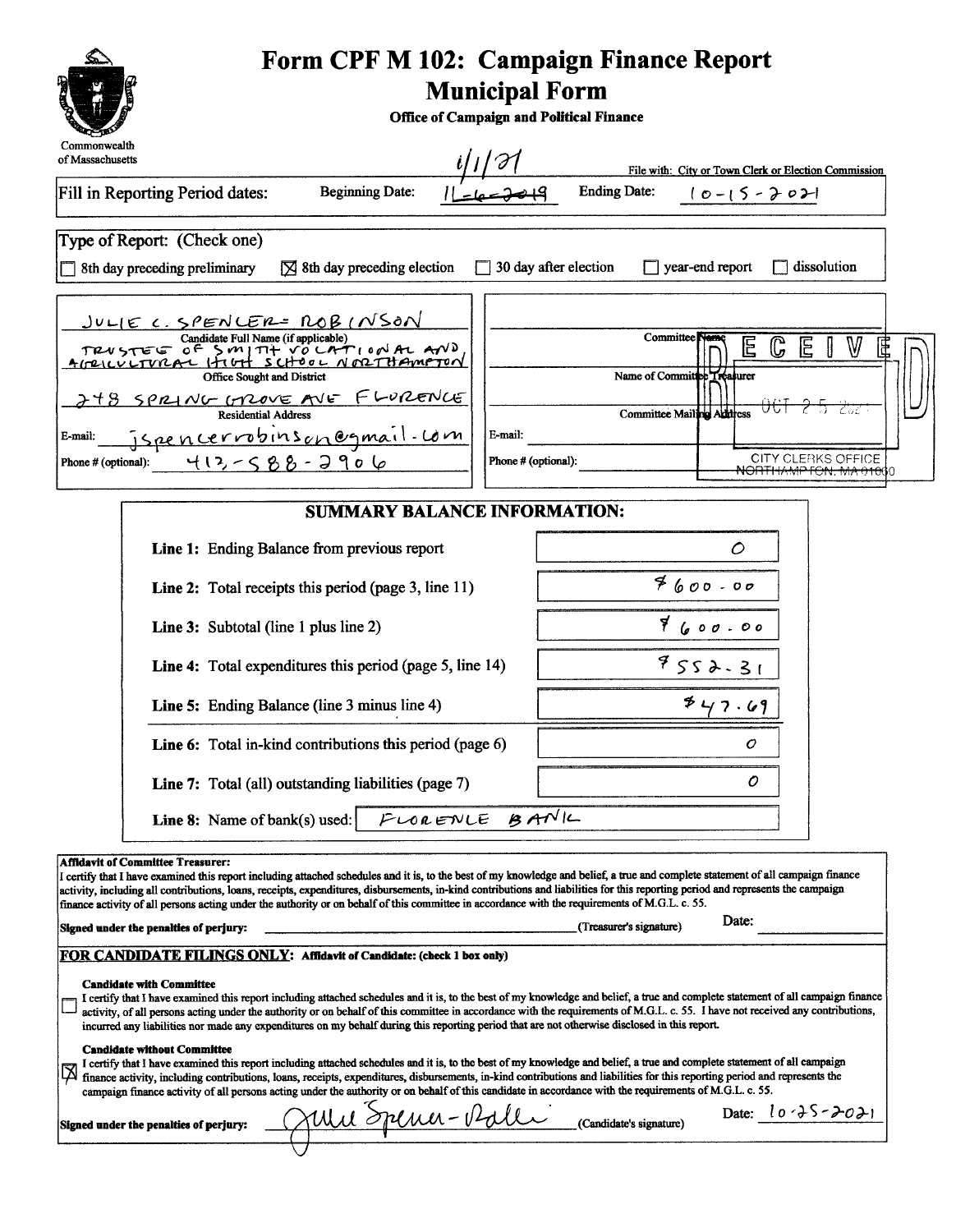## **SCHEDULE A: RECEIPTS**

M.G.L. c. 55 requires that the name and residential address be reported, in alphabetical order, for all receipts over \$50 in a calendar year. Committees must keep detailed accounts and records of all receipts, but need only itemize those receipts over \$50. In addition, the occupation and employer must be reported for all persons who contribute \$200 or more in a calendar year.

(A "Schedule A: Receipts" attachment is available to complete, print and attach to this report, if additional pages are required to report all receipts. Please include your committee name and a page number on each page.)

| <b>Date Received</b>                               | <b>Name and Residential Address</b><br>(alphabetical listing required) | <b>Amount</b> | <b>Occupation &amp; Employer</b><br>(for contributions of \$200 or more) |
|----------------------------------------------------|------------------------------------------------------------------------|---------------|--------------------------------------------------------------------------|
| $10 - 15 - 2021$                                   | BASICIN, LISA<br>395 AUDUBON ROAD<br>LEEDS $mA$ $01053$                | 4/00          |                                                                          |
| $10 - 15 - 3021$                                   | DUBUL, RICHARD<br>$748$ sPFING GROVE<br>$F_{LO}$ RENCEMA 01062         | 750           |                                                                          |
| $10 - 4 - 8021$                                    | $ICAPCARN_LCAROL$<br>160 MOUNTALN ROAD<br>$F$ ARMINTON CT 06032        | $*$ /00       |                                                                          |
| $10 - 4 - 3021$                                    | N120LEK, SMA<br>11 AMY LANE<br>$S$ ARATOGA, NY 12866                   | $f/$ 00       |                                                                          |
| $9 - 16 - 2021$                                    | RoBINSON, JOHM<br>43 SEVERN STREET<br>LONUMEADOW MA 01106              | 7/00          |                                                                          |
| $9 - 16 - 2021$                                    | ROBINSON, LINDA<br>153 CAROLINE SPREET<br>SARATOGA NY IJBUL            | 950           |                                                                          |
| $9 - 4 - 3021$                                     | SABATO, DIANE<br>SS KINGORE LANE<br>$SPALNVFIBL)$ MA $01179$           | $P_{100}$     |                                                                          |
|                                                    |                                                                        |               |                                                                          |
|                                                    |                                                                        |               |                                                                          |
|                                                    |                                                                        |               |                                                                          |
|                                                    |                                                                        |               |                                                                          |
|                                                    |                                                                        |               |                                                                          |
| Line 9: Total Receipts over \$50 (or listed above) |                                                                        | 7600          |                                                                          |
|                                                    | Line 10: Total Receipts \$50 and under* (not listed above)             |               |                                                                          |
| Line 11: TOTAL RECEIPTS IN THE PERIOD              |                                                                        | 4600          | Enter on page 1, line 2<br>←                                             |

\* If you have itemized receipts of \$50 and under, include them in line 9. Line 10 should include only those receipts not itemized above.